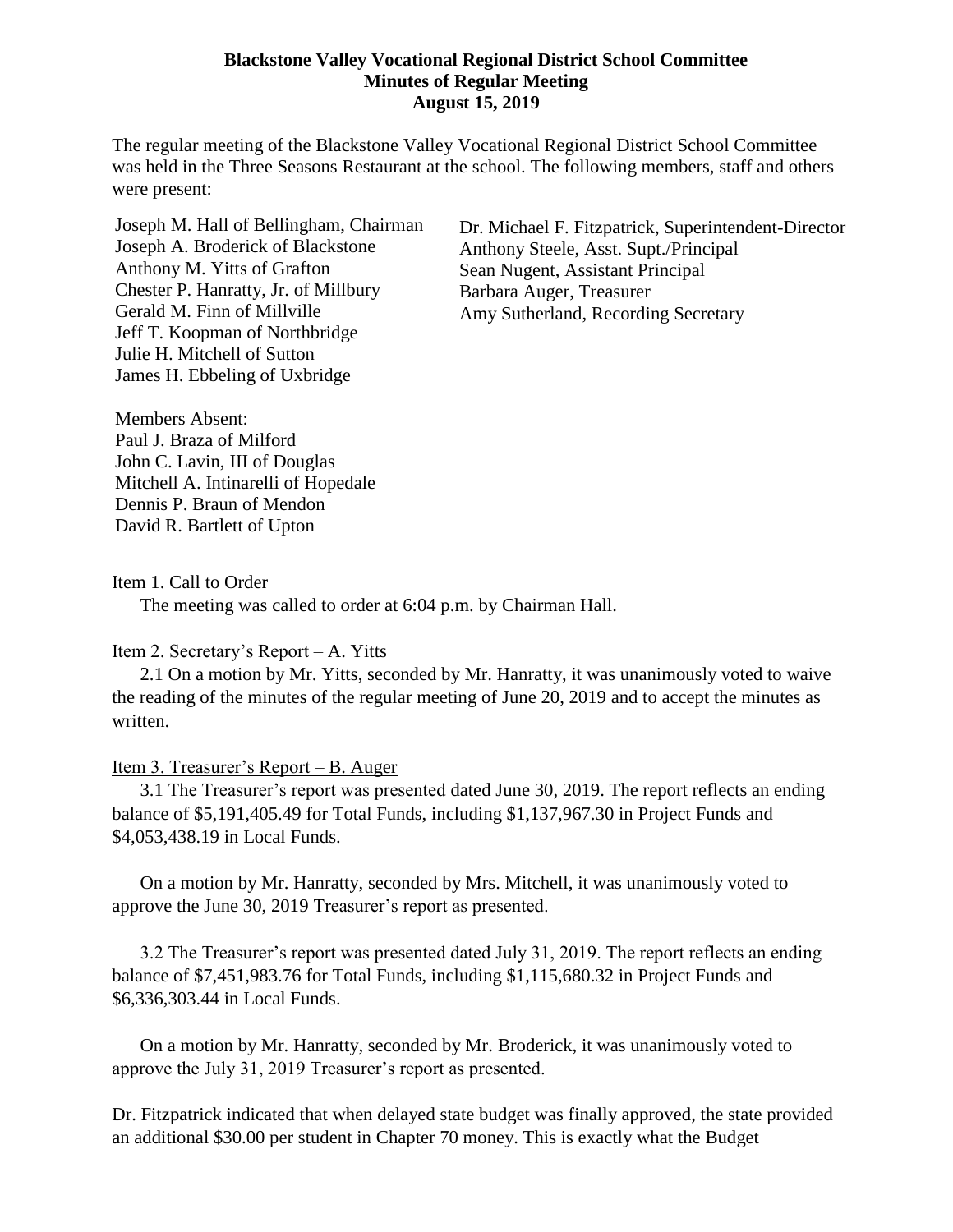Subcommittee had predicted. Although we were right on target, no one should be under the impression that the school received above what we projected. With the Chapter 71 funding, there was aggressive lobbying with various organizations and there is a modest increase in the transportation reimbursement. The school received \$74,000 greater than projected since the decision makers agreed to increase the percentages to 82%. The percentage number will vary year to year but it is typically 80%. The lobbying was impactful.

The Committee was made aware that there is currently an audit of the student activity fund accounts. Any recommendations will be fully implemented including one policy item. The policy is currently being corrected and updated.

### Item 4. Status on BVT MA Highway Sign:

The Committee was made aware of an email sent by Dr. Fitzpatrick regarding a conversation with Congressman McGovern's efforts to restore the BVT highway sign. Seth Nadeau will be invited to the next meeting. Dr. Fitzpatrick will continue to lobby even if needed in Washington D.C. to get the sign reinstalled.

# Item 5. Comments by Student Representatives – Logan Keefe & Isabella Caccavelli

Logan Keefe and Isabella Caccavelli spoke to the Committee about the Student Council's summer activities. The student representatives had E-Board training. The students learned a variety of leadership skills to bring back to the school. The School Council has also spent time preparing to welcome the freshman and new students to BVT. This included making goodie bags, door tags, and selling tee-shirts. Planning for Homecoming events has begun.

### Item 6. Introduce New Assistant Principal Sean Nugent – M. Fitzpatrick

The new Assistant Principal, Sean Nugent, was introduced to the School Committee Members. He comes from the Boston Public Schools. His specialty is peer mediation and conflict resolution. The School Committee welcomed him.

### Item 7. Asst. Sup for Finance/Operations – K. Johnson/L. Mangano

7.1. Lorna Mangano reported that the FY19 Audit has begun and representatives have been in since August 5, 2019. The school is providing the required documents. There is a single audit being completed on the SPED grant. The goal is to have this process completed by the end of September or early October. The final document will be provided to the Committee.

7.2 MSBA Accelerated Roof Repair Project – The Committee was asked to consider voting to authorize the expenditure of an additional \$40,000 for the purpose of costs of roof replacement and repairs. It was explained that the original estimates for the project did not include architectural and project management fees or associated structural analysis, which is mandated under state statute.

On a motion made by Mr. Hanratty, seconded by Mr. Broderick, it was unanimously voted that the Blackstone Valley Vocational Regional School District hereby appropriate the amount of \$40,000.00 for the purpose of paying costs of roof replacement and repairs for the Blackstone Valley Regional Vocational Technical High School, such costs include feasibility study, schematic design, architectural and engineering, environmental and site costs, including all costs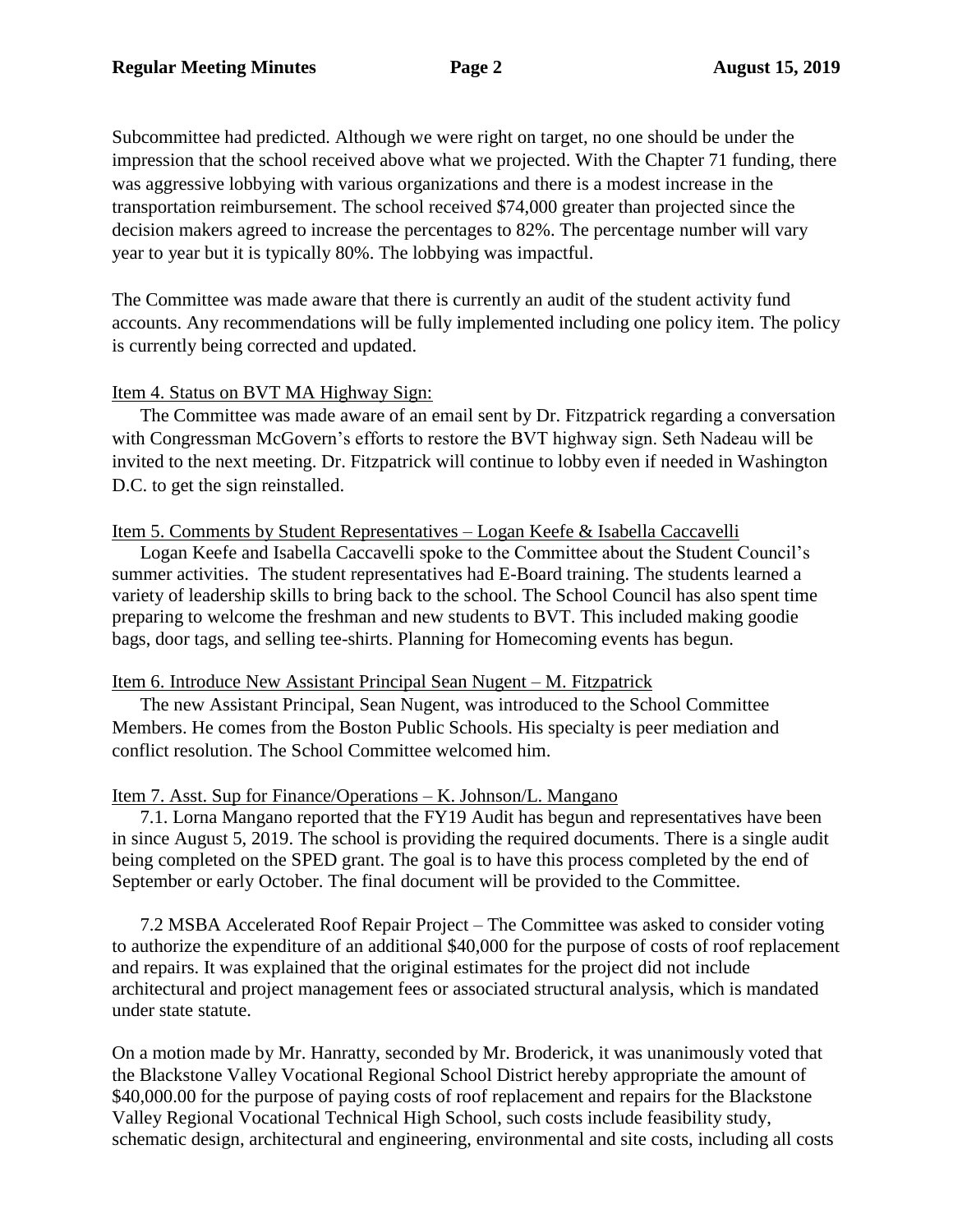incidental and related there to (the "Study") said amount to be expended under the direction of BVVRSD School Building Committee. To meet this appropriation, the District has access to previously reserved capital project funds intended solely for the replacement and repair of roofs (see attached certification statement). The District acknowledges that the Massachusetts School Building Authority's grant program is a non-entitlement, discretionary program based on need, as determined by the MSBA, and any costs the District incurs in excess of any grant approved by and received from the MSBA shall be the sole responsibility of the District.

7.3 Commonwealth of MA: Safer School Grant (\$80,000) - The School received a Safer School Grant from the Commonwealth of Massachusetts for \$80,000. The money will need to be expended by the end of the calendar year. There are some matching requirements. It will be used to increase security at the front entrance of the building.

# 7.4 Donation Approvals

a. HVAC A/C Units – On a motion made by Mrs. Mitchell and seconded by Mr. Koopman, it was voted unanimously to accept the donation of A/C units from TJM Corporations.

b. HVAC Supplies – On a motion made by Mrs. Mitchell and seconded by Mr. Koopman, it was voted unanimously to accept the donation of HVAC supplies from Werner Co. Services.

### Item 8. Assistant Superintendent-Director's Report – A. Steele

8.1. Report of 2019-20 School Year Opening – It was reported that all staff positions have been filled and the traditional orientation for new staff was held at the beginning of the week. Thank you to the cafeteria staff for catering this event. Human Resources and the whole Administrative Team worked hard to welcome all new staff members. The veteran staff will return later in the week to do vision setting for the year. The students will arrive August 16, 2019. The new student barbeque was successful. All students will return on Monday August 19, 2019.

8.2. Update on New Personnel – The Committee was presented with a list of the 2019 -2020 appointments. There is a vacancy for the Vocational Director position. There is a strong in-house candidate. All other positions have been filled.

8.3. Student Handbook – The Committee is in receipt of the Student Handbook which includes all the policies. It is considered the contract between the student and the school. All amendments came from the Policy Subcommittee and have been incorporated into the current issue. There is also the traditional planner designed and chosen by the students.

8.4. SkillsUSA Recap – The SkillsUSA Nationals took place at the end of the school year. The school sent 30 students including delegates which are part of the leadership of SkillsUSA. BVT had seven delegates present at the leadership side. The National Officer Election took place and Annika Koopman was nominated. This is a special honor. A special recognition was given to the staff who assisted in preparing these students.

8.5. Notice of Anticipated BVT Decennial Evaluation 2021-22 School Year – The School will be taking part in the NEASC evaluation which takes place every ten years. The preparation for this is typically a year and a half. NEACS has provided an official notification that this will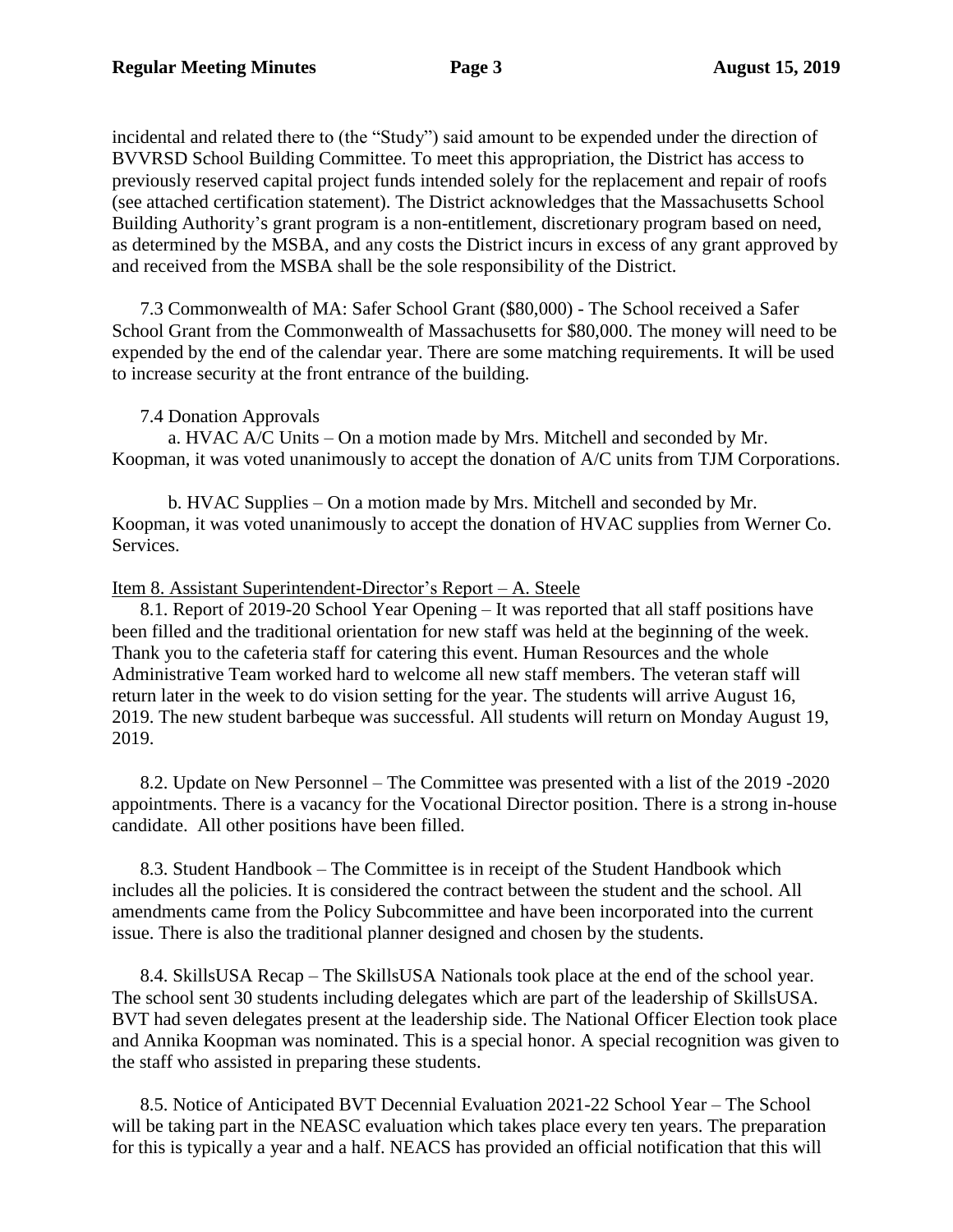be conducted. There will be a selection process for the Committee Chairs who will provide the initial meeting with parameters and expectations. There will a 30-member team who comes out and spends three days reviewing the self-study documents, interviewing students, parents and community members. The report is then provided with recommendations. This is scheduled for 2022. It was noted that this will have a budget impact and the Budget Subcommittee should be informed about this.

### Item 9. Budget Report – A. Steele

9. 1 2019 School Building Enhancement Tour – A. Steele – The School Committee was made aware of the various projects undertaken during only eight weeks throughout the summer. The seal coating and crack sealing was completed along with the relining and stenciling of the parking lot. The epoxy floor was completed in the auto tech area as well as several renovations. The Committee would like to take a tour at a future date to be determined. The football field restoration process was done with seeding and fertilizing. The track has been relined and stenciled. Some sections of the track need to be repaired and this is scheduled for the near future. An estimated cost on resurfacing the track can be investigated. The wall along the track had damage to the stucco. There was also a renovation of the small overhead door to match the original outside exterior door. The last phase of the restaurant renovation has been completed which was to finish the work area. There is now new cabinetry and countertop. In the kitchen area, the ceramic tiles were removed and replaced. The school will need to look at a long term investment of a new dust collector. The current unit is 14 years old. The regular standard maintenance took place in the classrooms and hallways. The floors have been polished and waxed. The facility team worked on specialized tasks throughout the building. All sinks and faucets were inspected and repaired. There were electronic and technology updates. Targeted electrical and maintenance preventive maintenance was addressed in the entire building. Upcoming will be the updating of the fuel lines; scheduled for August 28, 2019. Dr. Fitzpatrick thanked all for their hard work. It was suggested to design a practice board for the lacrosse players to use instead of the stucco wall. He would also like to see more Beaver baskets. For the baseball and softball area he suggested creating a frustration area instead of hitting the dug-out. This could be called the "Frustration Pole." Clearly there were a lot of things completed in a short amount of time.

Item 10. Superintendent – Director's Report – M. Fitzpatrick

10.1. Dr. Fitzpatrick shared the School Committee Member Directory. He asked members to check their information and provide any corrections.

10.2 Dr. Fitzpatrick shared the Delineation of Subcommittees for Fiscal Year 2019. The subcommittees help make presentations to the Committee as a whole and provide important decisions regarding budget and issues which arise throughout the year. There will need to be a meeting with the Negotiating Subcommittee since the Teacher's Contract is coming up and this will need to be negotiated. The Insurance Subcommittee will be meeting to discuss the possible merging of Harvard Pilgrim and Tufts Insurance. It is the thought that this will not have an impact until the next negotiated cycle.

10.3 Dr. Fitzpatrick presented the Committee with his 26<sup>th</sup> Welcome Back Letter.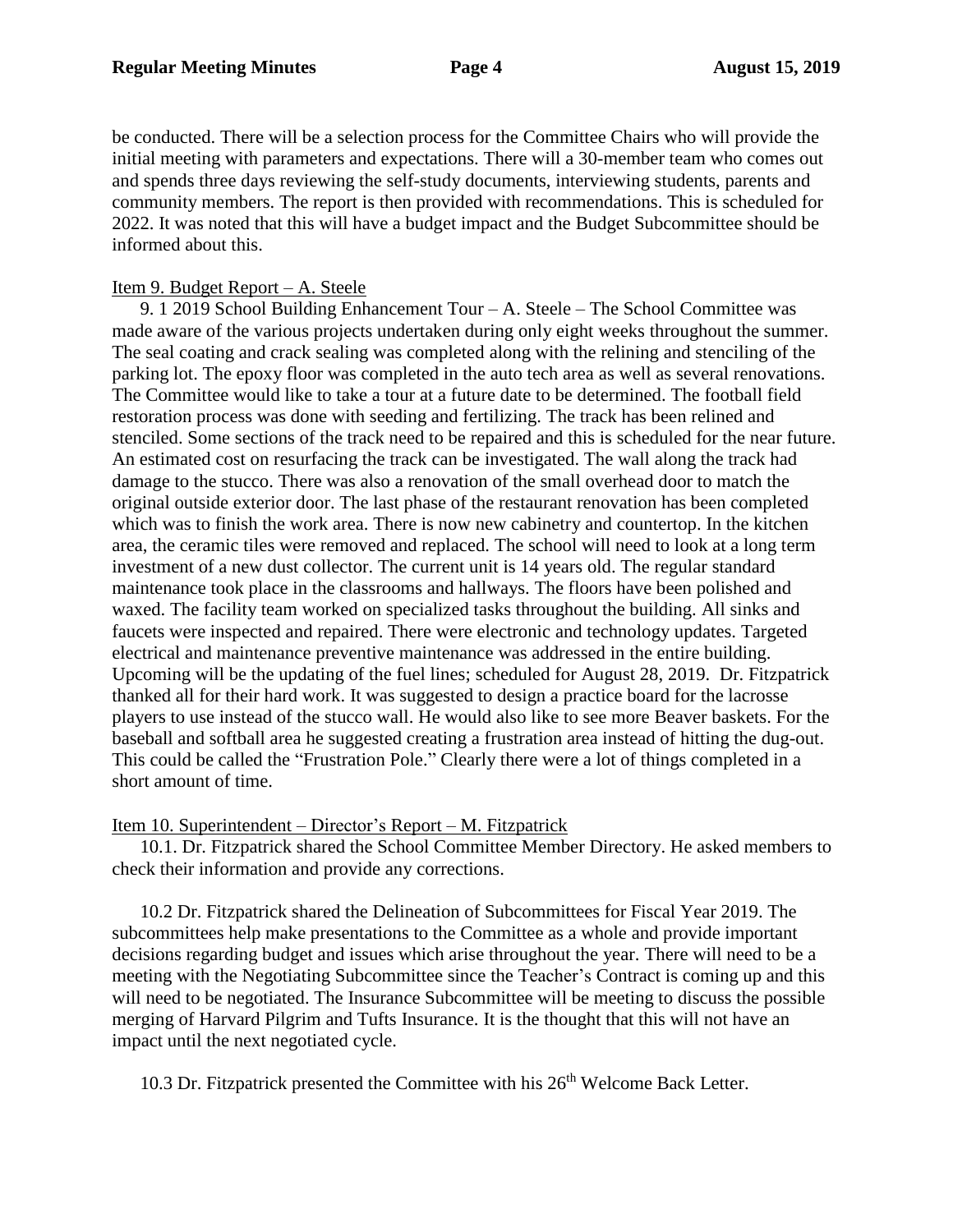10.4 FY19 Draft Annual Report Review – The Committee members are in receipt of the FY19 Draft Annual Report. Some Towns are already putting their reports together, so the document presented and is marked as draft and invite committee members to review.

On a motion made by Mr. Finn, seconded by Mrs. Mitchell, it was unanimously voted to conditionally approve the draft Fiscal Year 2019 Annual Report as presented which will be further reviewed and revised if needed.

10.5 The school is in receipt of a donation of \$500.00 from Pete's Bluebird, Inc. for the Painting and Design Tech Department.

10.6 Summer Professional Development Update

a. The M.A.S.S. Executive Institute event took place in Mashpee on July 8–11, 2019.

b. The Leadership Retreat on July 22 through July 24, 2019 was well attended. The theme of the retreat was "Continuous Improvement."

### 10.7 Notification of Retirement

 a. Notification of Retirement – A Notification of Retirement letter dated June 27, 2019 from Victoria J. Beauregard, effective June 27, 2019, was accepted with an effective date of June 27, 2019.

b. Notification of Retirement – A Notification of Retirement letter dated July 10, 2019 from Debra Cyra Hathaway, effective July 10, 2019, was accepted with an effective date of July 10, 2019.

# 10.8 Notification of Resignation

a. Notice of Resignation – A Notification of Resignation letter dated August 5, 2019 from Benjamin Bertrand, effective August 5, 2019, was accepted with an effective date of August 5, 2019.

b. Notification of Resignation – A Notification of Resignation letter dated July 8, 2019 from Courtney Boynton, effective July 15, 2019, was accepted with an effective date of July 15, 2019.

c. Notification of Resignation – A Notification of Resignation letter dated July 23, 2019 from Rodney Gaskill, effective July 23, 2019, was accepted with an effective date of July 23, 2019.

10.9 Parent Newsletter – The Committee is in receipt of the most recent parent newsletter.

10.10 Committee members were provided with the 2019 Selected Massachusetts General Laws.

# Item 11. New Business

The school is in receipt of a donation from a parent for \$250.00 which will be matched from her company. The Assistant Superintendent for Finance and Operations recorded this as a cash donation, but to comply with policy the School Committee was asked to approve. On a motion made by Mr. Hanratty, seconded by Mrs. Mitchell, it was unanimously voted to accept the cash donation in the amount of \$250.00.